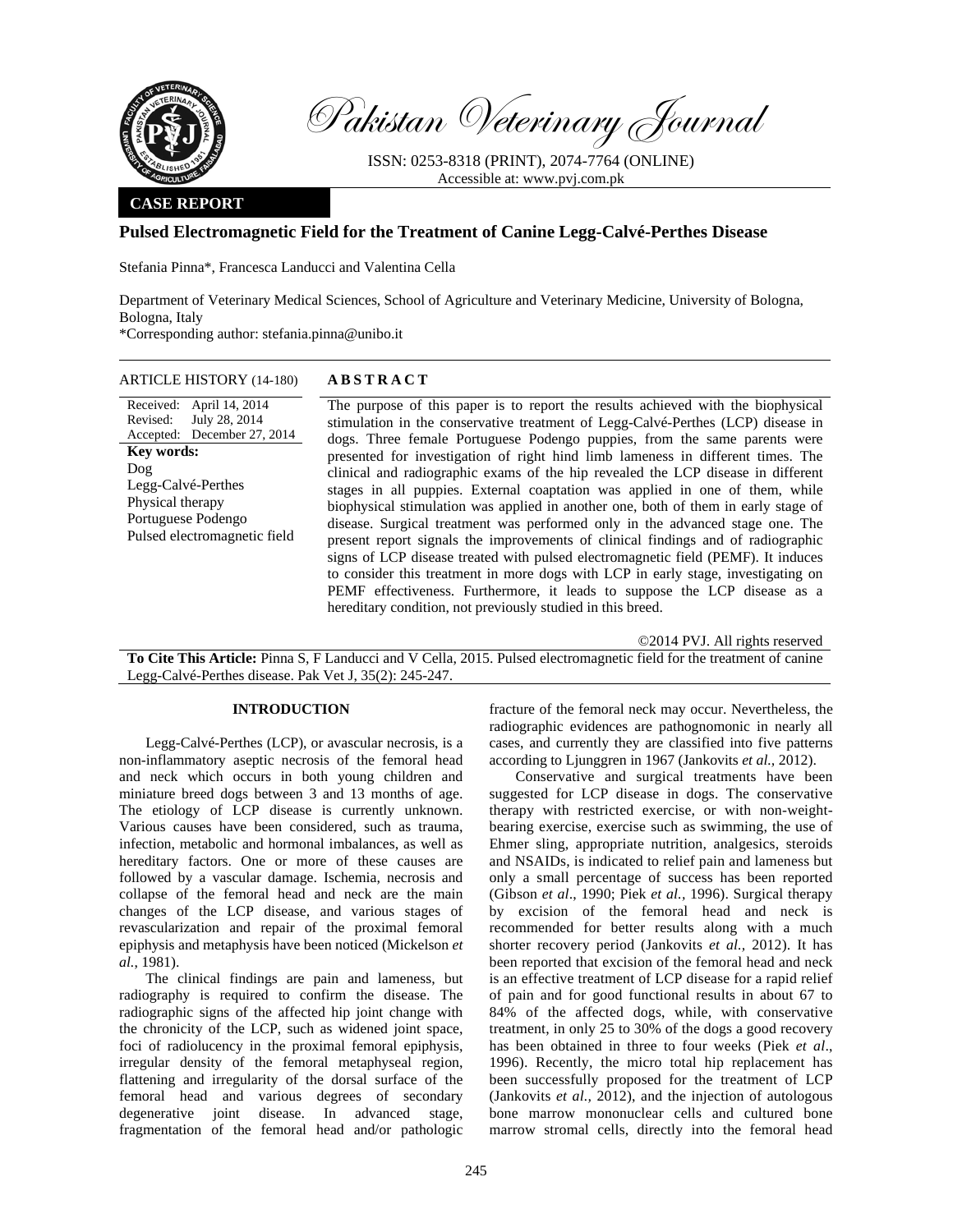lesions, has been described in 4 dogs with LCP disease (Crovace *et al*., 2008).

In human medicine, conservative management is always attempted in children and young adults with LCP disease in early stage. Recently, in order to prevent or delay the progression of LCP, the stimulation with pulsed electromagnetic field (PEMF) has been proposed, since it preserves bone or it promotes osteogenesis and angiogenesis (Massari *et al.*, 2009). In the dog, PEMF has been successfully applied for the treatment of osteoarthritis (Pinna *et al.*, 2013).

**Clinical cases:** Three Portuguese Podengo dog puppies, between 6-8 months of age, 2.5-3.8 kg, from the same parents were presented for investigation of hind limb lameness to the Clinical Hospital of the University of Bologna, Italy, in different times. Orthopedic and radiographic examinations were performed.

The case No.1 showed grade 4 (out of 4) lameness, severe pain, and radiographic features of extensive fragmentation of the right femoral head. Advanced stage of LCP was diagnosed (grade 5), consequently the excision arthroplasty, or osteotomy, of the femoral head and neck (FHO) was performed (Fig. 1a) (Off and Matis, 2010).

The cases No.2 and No.3 showed grade 1 (out of 4) lameness of the right hind limb and moderate hip pain. Radiographic exam of the pelvis revealed changes of density in proximal femoral epiphysis and metaphysis, except for the contour of the femoral head and neck that was normal (Figs. 1b and 1c). Radiographic images confirmed the diagnosis of grade 1 avascular necrosis of the femoral head, and medical treatments were elected in

both cases. At the right hip of the case No.2, the Ehmer sling was applied and maintained for 6 weeks (Gibson *et al*., 1990). While the case No.3 was treated with biophysical stimulation, getting the therapy from human treatment (Massari *et al.*, 2009). The dog was firstly laid on a PEMF mat and the stimulation was applied at a cyclic frequency of 3-22-250-500 Hz, 7.5µT intensity for 10 minutes. Then, a small pad was used on the affected joint, 0.3-1.5-3 Hz cyclic frequency, 0.75µT intensity for 8 minutes. The treatments were applied 5 times per week for 60 days.

# **RESULTS**

The case No.1 was re-evaluated one month after FHO, it did not show lameness either pain upon palpation, while the muscle of the hind limb was still slightly atrophic. Radiograph image confirmed the correct direction of the femoral neck resection (Fig. 2a). The dog had a full two months' recovery time of after surgery.

In the case No.2, after the sling removal, the lameness was grade 3 (out of 4), with persistent pain especially in abduction, while the x-ray images revealed an obvious worsening of the LCP disease classified as grade 3 (Fig. 2b). The FHO was proposed as definitive/most suitable treatment.

The case No.3 was re-examined at 2, 4, and 6 months after diagnosis. At 2 months the owner reported an improvement of walk and behavior of the dog. At 4 months, lameness was not present and manipulation of hip did not elicit pain. At 6 months the dog showed a full recovery, and the pelvic radiography revealed normal trabecular pattern (Fig. 2c).



**Fig. 1:** Dog No.1: Ventrodorsal X-rays view of the right hip joint of a 7-month-old, female, 3.6 kg, Portuguese Podengo. Extensive fragmentation of the femoral head, discontinuity of the articular surface, and diffuse increase of density of the femoral head and neck are evident. Dogs No.2 and No.3: Comparable radiographic appearances in a 6-month-old, female, 2.1 kg and a 8-month-old, female, 3.8 kg. The contour of the femoral head and neck is normal without any evidence of collapse and flattening of head. Multiple foci of radiolucency are present in the femoral neck (No.2), or a single focus in the femoral head (No.3), and a large area of increased density occurred in the proximal femoral metaphysis. The joint space is widened and there is a moderate joint incongruence. In the case No.2 the growth plates are still visible.